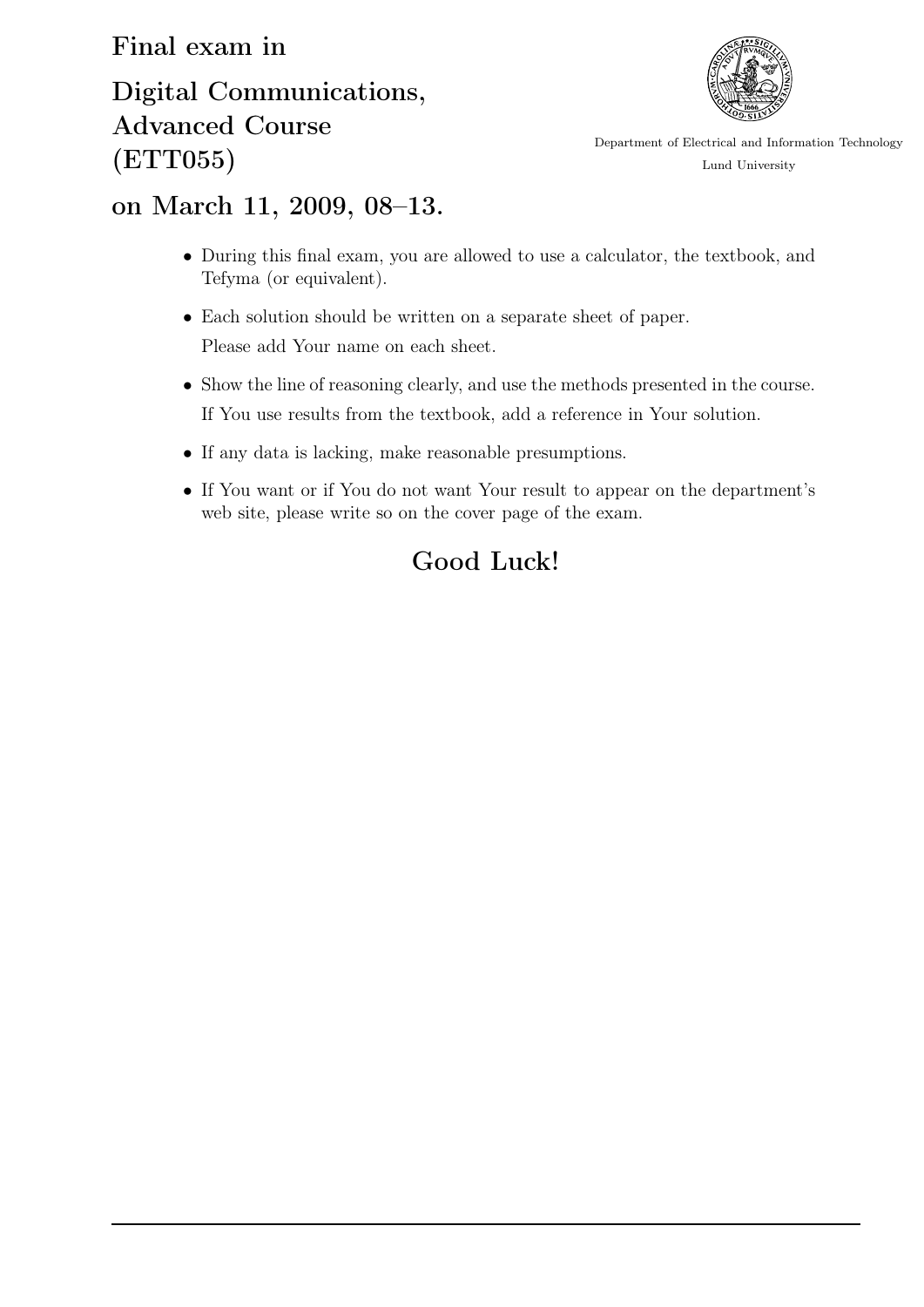Problem 1: Determine for each of the five statements below if it is true or false. *Observe! As usual, motivations to your answers should be given.*

- a) " The communication system in Figure 8.4a in the compendium has the same bandwidth efficiency as uncoded 8-ary PSK."
- b) "Continuous phase modulated (CPM) signals carries information in the envelope if the modulation index  $h = 0.85$ ."
- c) "The decision regions for 16-ary PSK are quite sensitive to a random signal attenuation."
- d) "Uncoded schemes can be described as schemes having only one state."
- e) "The principle of water-filling is very hard to implement for channels that changes fast with time."

(10 points)

Problem 2: Consider the system given in Figure 8.6a in the compendium (rate 2*/*3 encoder and 8-ary PSK).

A possible sequence of sent signal alternatives is given by:  $..., s_2, s_1, s_2, s_2, x, y, s_3, s_1, s_2, ...$ 

Determine possible signal alternatives *x* and *y*, and also the corresponding path in the trellis.

What could be said about *x* and *y* if we instead considered an uncoded 8-ary PSK system?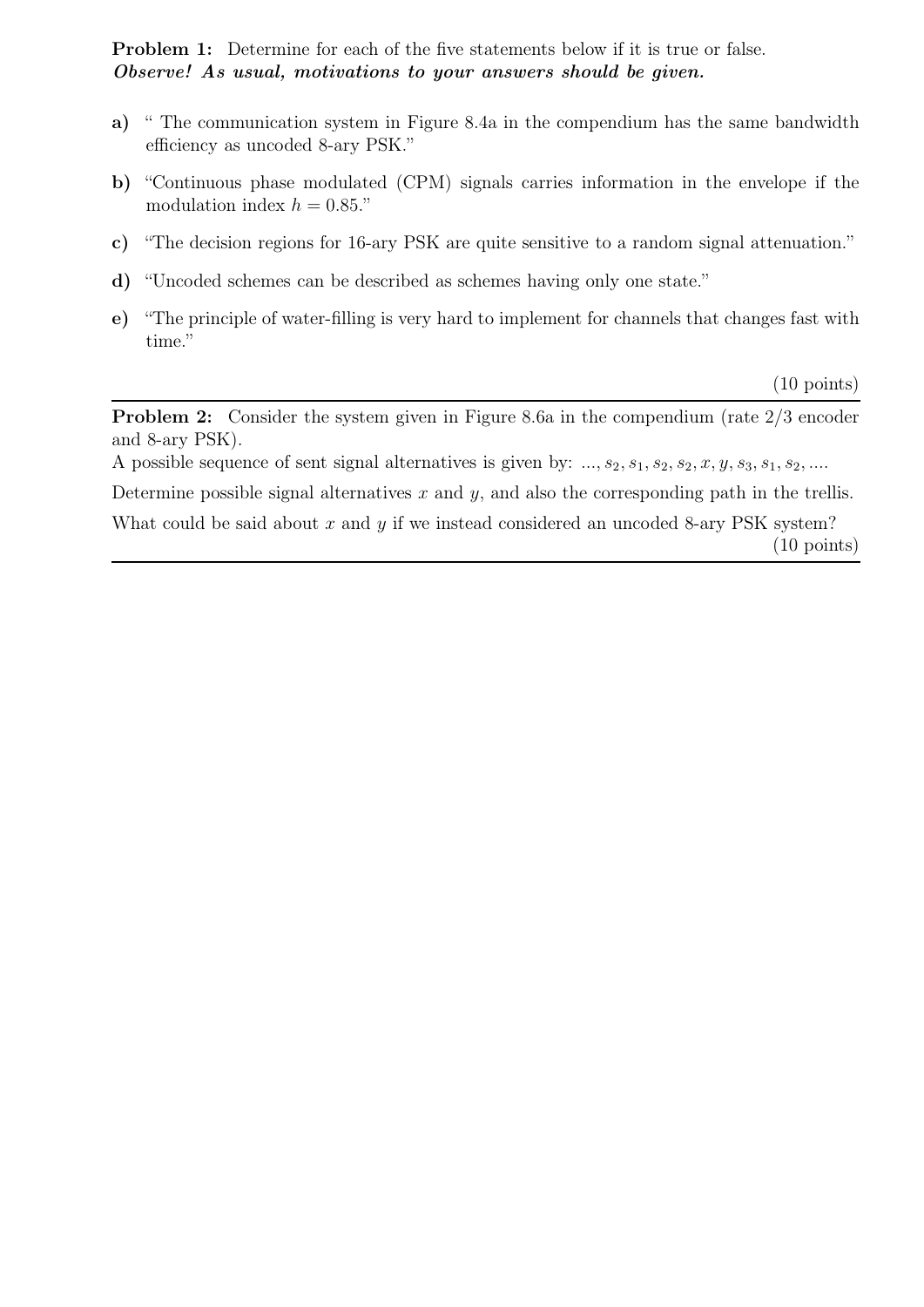**Problem 3:** Assume that the received signal alternatives  $\{z_{\ell}(t)\}_{\ell=0}^{M-1}$  are equally likely, and that they can be described by a two-dimensional signal space. The communication is disturbed by AWGN  $N(t)$  with power spectral density  $R_N(f) = N_0/2$ , and the ML symbol receiver is used.

Below, the 4-tuple of information bits carried by each message is given. Furthermore, each message point is also specified in the two-dimensional signal space. The parameter *a* below is  $a > 0$ , and the parameter *x* below is restricted to be in the interval  $0 < x < a$ .

 $z_0(t)$ :  $(b_1b_2b_3b_4) = (0010), z_{0,1} = -2a - x, z_{0,2} = 2a + x$  $z_1(t)$ :  $(b_1b_2b_3b_4) = (0110), z_{1,1} = -2a + x, z_{1,2} = 2a + x$  $z_2(t)$ :  $(b_1b_2b_3b_4) = (1110), z_{2,1} = 2a - x, z_{2,2} = 2a + x$  $z_3(t)$ :  $(b_1b_2b_3b_4) = (1010), z_{3,1} = 2a + x, z_{3,2} = 2a + x$ 

 $z_4(t)$ :  $(b_1b_2b_3b_4) = (0011), z_{4,1} = -2a - x, z_{4,2} = 2a - x$  $z_5(t)$ :  $(b_1b_2b_3b_4) = (0111), z_{5,1} = -2a + x, z_{5,2} = 2a - x$  $z_6(t)$ :  $(b_1b_2b_3b_4) = (1111)$ ,  $z_{6,1} = 2a - x$ ,  $z_{6,2} = 2a - x$  $z_7(t)$ :  $(b_1b_2b_3b_4) = (1011), z_{7,1} = 2a + x, z_{7,2} = 2a - x$ 

 $z_8(t)$ :  $(b_1b_2b_3b_4) = (0001), z_{8,1} = -2a - x, z_{8,2} = -2a + x$  $z_9(t)$ :  $(b_1b_2b_3b_4) = (0101)$ ,  $z_{9,1} = -2a + x$ ,  $z_{9,2} = -2a + x$  $z_{10}(t)$ :  $(b_1b_2b_3b_4) = (1101)$ ,  $z_{10,1} = 2a - x$ ,  $z_{10,2} = -2a + x$  $z_{11}(t)$ :  $(b_1b_2b_3b_4) = (1001)$ ,  $z_{11,1} = 2a + x$ ,  $z_{11,2} = -2a + x$ 

 $z_{12}(t)$ :  $(b_1b_2b_3b_4) = (0000)$ ,  $z_{12,1} = -2a - x$ ,  $z_{12,2} = -2a - x$  $z_{13}(t)$ :  $(b_1b_2b_3b_4) = (0100)$ ,  $z_{13,1} = -2a + x$ ,  $z_{13,2} = -2a - x$  $z_{14}(t)$ :  $(b_1b_2b_3b_4) = (1100)$ ,  $z_{14,1} = 2a - x$ ,  $z_{14,2} = -2a - x$  $z_{15}(t)$ :  $(b_1b_2b_3b_4) = (1000)$ ,  $z_{15,1} = 2a + x$ ,  $z_{15,2} = -2a - x$ 

i) Sketch the decision region for message 5, and for message 11, respectively.

ii) Determine  $d_{min}^2$  for the case  $x = a/2$ .

iii) The received noisy signal point **r** has the coordinates  $r_1$  and  $r_2$ . Below, two cases are investigated:

Consider a situation when the ML symbol receiver decides that the information bit  $b_3$  is equal to 0. For which values of  $r_1$  and  $r_2$  will this happen?

Consider a situation when the ML symbol receiver decides that the information bit  $b_4$  is equal to 1. For which values of  $r_1$  and  $r_2$  will this happen?

What are your conclusions concerning how to implement the decision making process of the ML symbol receiver?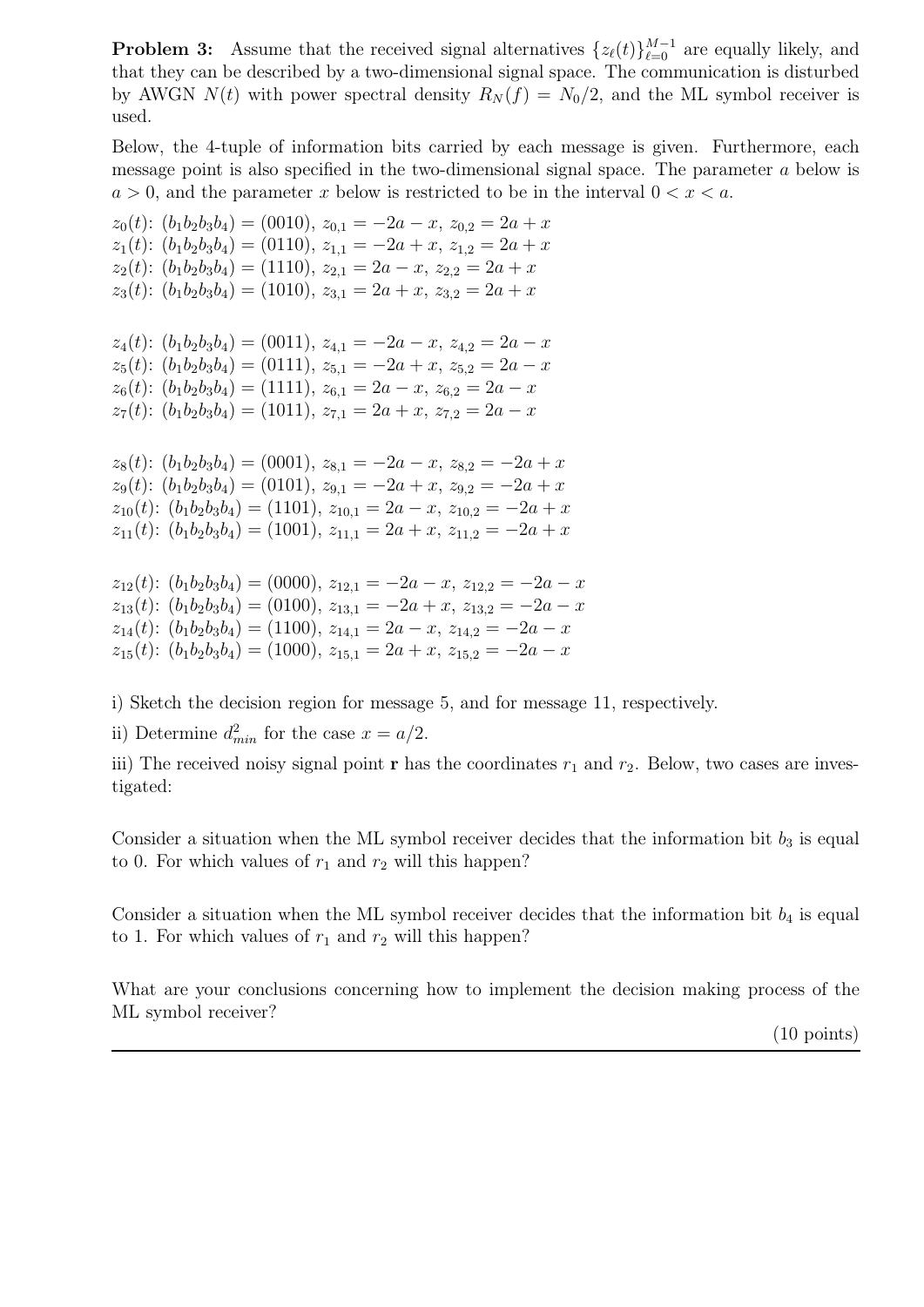Problem 4: In this problem binary communication with equally likely antipodal signal alternatives are considered. The average transmitted signal energy per bit is denoted  $E_{b, sent}$ , and it is equally distributed over *L* frequency intervals (dimensions) in such a way that the received message points are (after *L* correlators):

$$
\mathbf{z}_1 = -\mathbf{z}_0 = (a_1 \sqrt{E_{b,sent}/L}, a_2 \sqrt{E_{b,sent}/L}, \dots, a_L \sqrt{E_{b,sent}/L})
$$

Above, the channel parameter  $a_k$  represents the influence of the k:th frequency interval. It is assumed that all channel parameters are independent random variables.

It is furthermore assumed that the communication is disturbed by AWGN *N*(*t*) with power spectral density  $R_N(f) = N_0/2$ , and that the ML symbol receiver is used.

Here we consider a communication link where each channel parameter  $a_k$  takes the value 0 with probabilty  $P_0$ , and the value 1 with probability  $(1 - P_0)$ .

With such a random channel the bit error probability  $P_b$  equals the expected value of  $P_b(\mathbf{a})$ , i.e.  $P_b = E\{P_b(\mathbf{a})\}$ , where **a** denotes the vector of channel parameters.  $P_b(\mathbf{a})$  denotes the bit error probability for a given vector **a** of channel parameters.

It is given that for the deterministic special case with  $L = 1$  and  $a_1 = 1$  the bit error probability equals  $P_b(a_1 = 1) = 10^{-6}$ .

a) For the system described above an upper bound on  $P_b$  can be obtained as:

 $P_b = E\{P_b(\mathbf{a})\} \leq 0.5(e^{-11.3/L} + (1 - e^{-11.3/L})P_0)^L$ 

i) Evaluate numerically the upper bound for the cases  $L = 1, L = 8, L = 16$  if  $P_0 = 0.25$ .

ii) Use these results and sketch the upper bound versus  $P_0$ ,  $0 \le P_0 \le 1$ , for the three cases  $L = 1, L = 8$  and  $L = 16$ .

iii) What are your conclusions concerning this communication method? Do you recommend it?

**b**) Calculate  $P_b = E\{P_b(\mathbf{a})\}$  exactly for the two cases  $L = 1$  and  $L = 2$  if  $P_0 = 0.25$ .